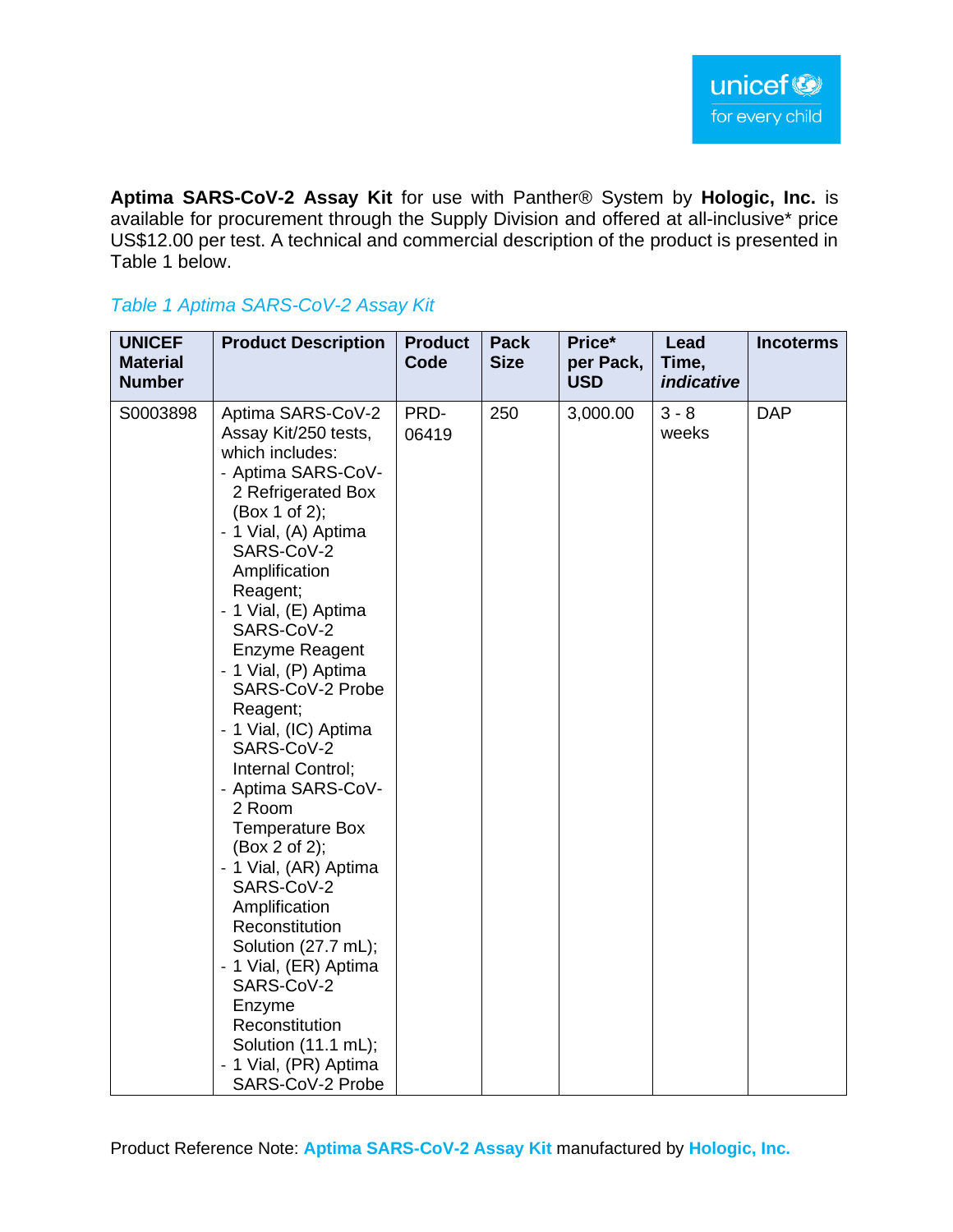| Reconstitution<br>Solution (35.4 mL). |  |  |  |
|---------------------------------------|--|--|--|
|                                       |  |  |  |

The price is all-inclusive under the Global Access Initiative (GAI) Pricing for Eligible Countries. This all-inclusive pricing applies only to sites with previously installed Panther instruments. The all-inclusive price includes all the necessary supplies and services needed to generate a patient result, including annual service and maintenance for Panther instrument, reagents and consumables, replacement tests (for one set of controls and calibrators and documented instrument errors), and freight and logistics. The supplier is responsible for shipping costs and the customer is responsible for import duties and taxes unless waived.

#### **Intended use:**

Aptima SARS-CoV-2 Assay Kit is a nucleic acid amplification in vitro diagnostic test intended for qualitative detection of NRA from the SARS-CoV-2 virus isolated and purified from upper respiratory tract specimens obtained from individual who meet COVID-19 clinical and /or epidemiological criteria.

**The following PCR equipment with relevant software are compatible with the test:**

• Panther® System (Cat. No. 303095)

**The following are not a part of the kit but required to run the test and provided in corresponding quantities free of charge when ordered with APTIMA SARS-CoV-2 Assay:**

- Aptima Assay Fluids Kit (Cat. No. 303014; 1000 tests: Aptima Wash Solution, Aptima Buffer for Deactivation Fluid, and Aptima Oil Reagent)
- Aptima Auto Detect Kit (Cat. No. 303013; 1000 tests)
- Multi-tube units (Cat. No. 104772-02)
- Panther Waste Bag Kit (Cat. No. 902731)
- Panther Waste Bin Cover (Cat. No. 504405)
- Panther Run Kit (Cat. No. 303096; 5000 tests: contains MTUs, waste bags, waste bin covers, assay fluids, and auto detects)
- Tips, 1000 μL conductive, liquid sensing (Cat. No. 10612513 (Tecan))
- Hologic specimen lysis tube, solid cap (100 tubes and caps per bag) (#ASY-14723, #M995133) (Cat. No. PRD-06554)
- Replacement Caps for the 250-test kits: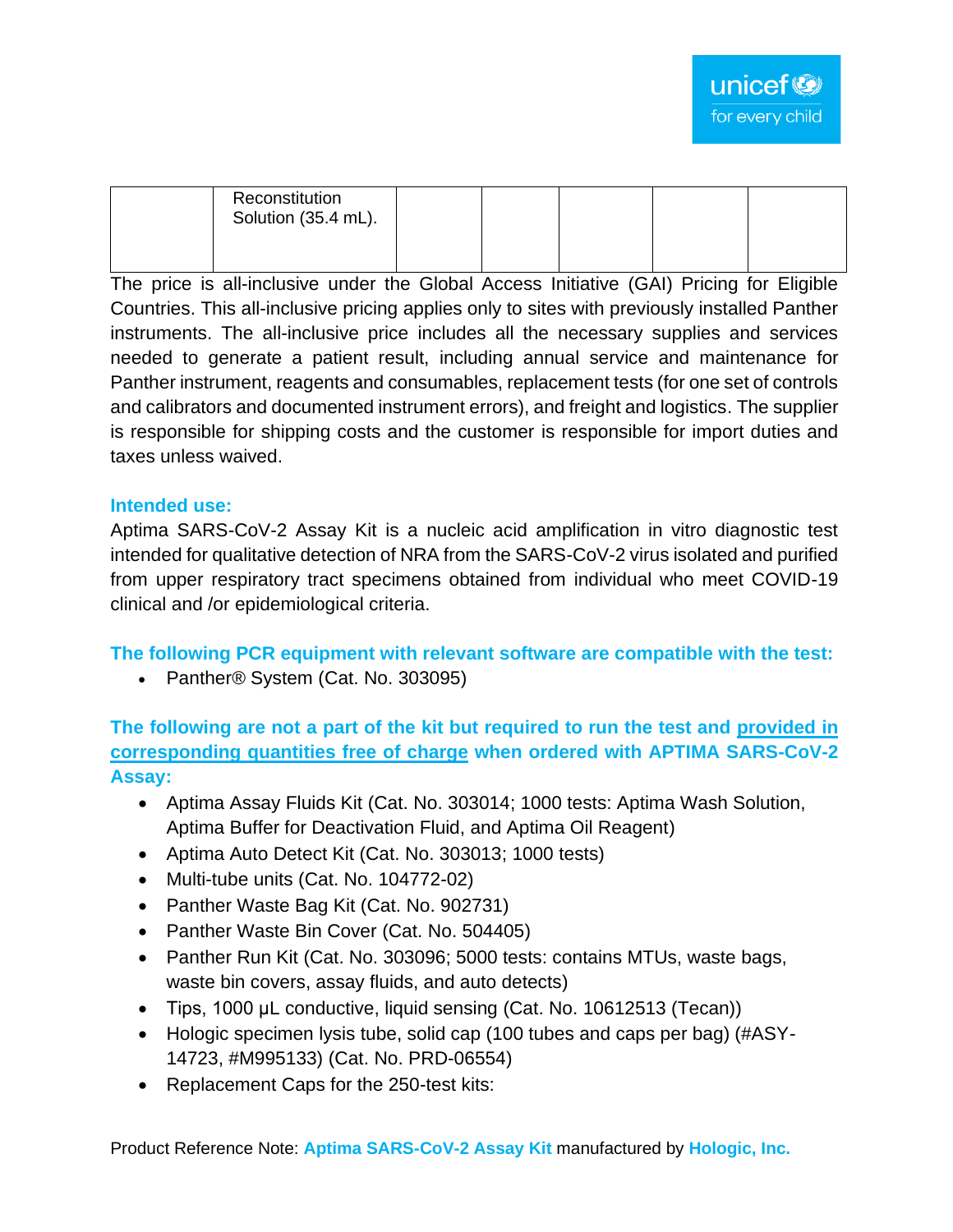- Amplification and Probe reagent reconstitution solutions CL0041 (100 caps)
- Enzyme Reagent reconstitution solution 501616 (100 caps)
- TCR and Selection reagent CL0040 (100 caps)

#### **The following materials are not a part of the kit but required to run the test:**

- Aptima Multitest Swab Specimen Collection Kit (Cat. No. PRD-03546)
- Bleach, 5% to 7% (0.7M to 1.0M) sodium hypochlorite solution
- Hologic Bleach Enhancer for Cleaning 302101
- Disposable gloves
- Tube rocker

## **Reagent Storage and Handling Requirements:**

**A. The following reagents are stable when stored at 2°C to 8°C (refrigerated):**

Aptima SARS-CoV-2 Amplification Reagent.

Aptima SARS-CoV-2 Enzyme Reagent.

Aptima SARS-CoV-2 Probe Reagent.

Aptima SARS-CoV-2 Internal Control.

Aptima SARS-CoV-2 Positive Control.

Aptima SARS-CoV-2 Negative Control.

# **B. The following reagents are stable when stored at 2°C to 30°C:**

Aptima SARS-CoV-2 Amplification Reconstitution Solution.

Aptima SARS-CoV-2 Enzyme Reconstitution Solution.

Aptima SARS-CoV-2 Probe Reconstitution Solution.

Aptima SARS-CoV-2 Selection Reagent.

## **C. The following reagents are stable when stored at 15°C to 30°C (room temperature):**

Aptima SARS-CoV-2 Target Capture Reagent. Aptima Wash Solution. Aptima Buffer for Deactivation Fluid. Aptima Oil Reagent.

# **Shipping Stability:**

Ambient

# **Shelf life:**

12 months